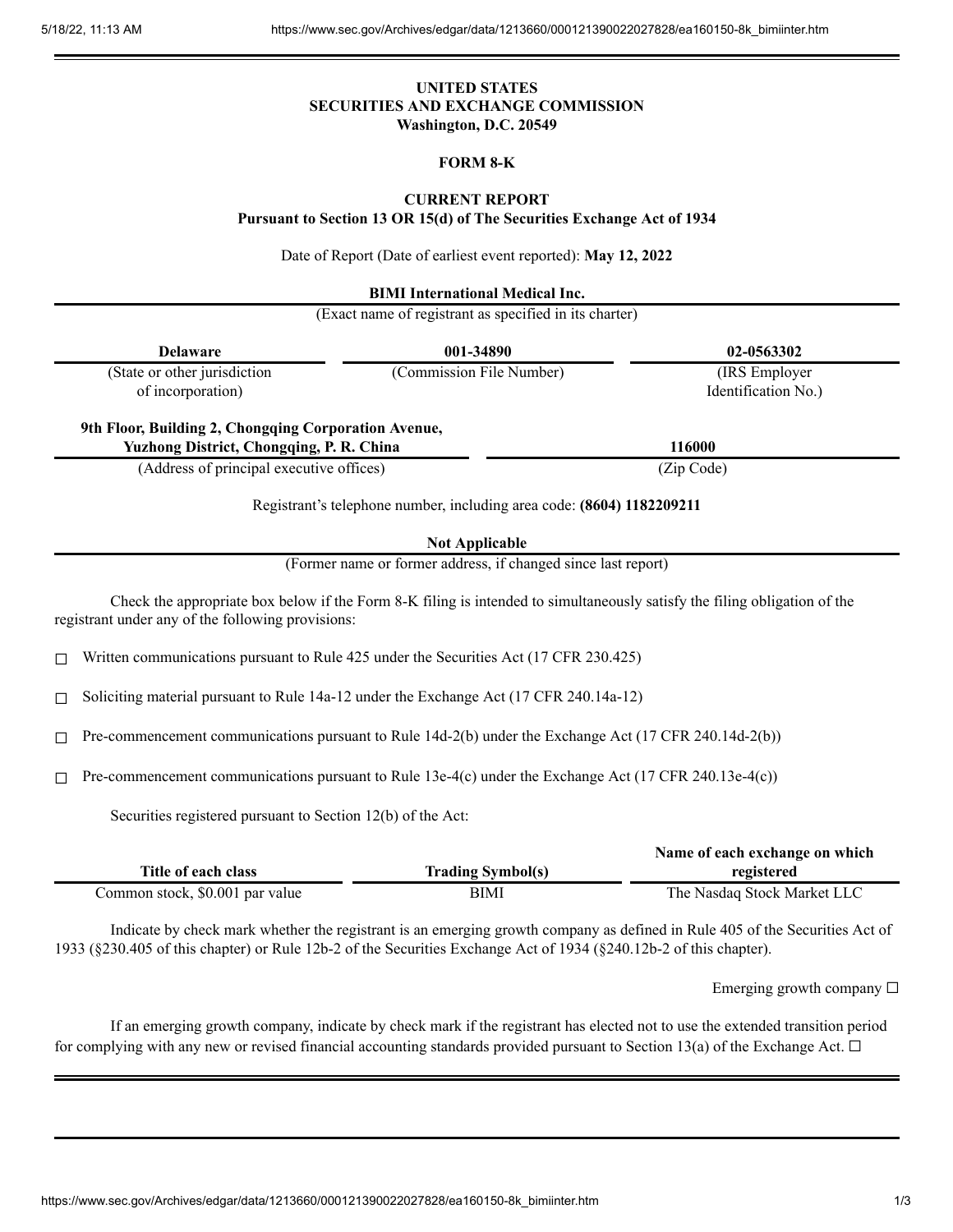### Item 5.02 Departure of Directors or Certain Officers; Election of Directors; Appointment of Certain Officers; Compensatory **Arrangements of Certain Officers.**

On May 12, 2022, the board of directors (the "Board") of BIMI International Medical Inc. (the "Company") elected Ms. Sammi Earn Seok Ang as an independent director of the Company effective immediately to fill a vacancy that recently occurred as the result of the resignation of a director.

Ms. Seok Ang has worked at Pacific Rainbow International In, as a buyer of dietary nutritional raw materials since October 2017. From Dec 2013 to May 2016, she worked at M/A-COM Technology Solutions Holdings, Inc. as a Logistics Analyst. From Dec 2012 to Dec 2013, she worked at Mindspeed Technologies, Inc., a semiconductor manufacturer as a buyer/planner. From Feb 2012 to Jul 2012, she worked at Paper Mart, an industrial & retail packaging company as a buyer. From Jan 2008 to July2010, she worked at RJ Sports, a softgoods importer/wholesaler/manufacturer of golf bags and accessories as a product manager. Ms. Seok Ang holds two Bachelor's degrees in International Business – Management and in Computer Information Systems Track – Client-Server and a Masters' degree in Business Administration – Logistics and Transportation from Missouri State University.

On May 11, 2022, Mr. Tiewei Song resigned from his position as President of the Company, effective immediately. Mr. Song will continue to serve as Chief Executive Officer of the Company.

On May 12, 2022, the Board appointed Mr. Fnu Oudom to serve as Chairman of the Board and President of the Company, effective immediately. A copy of the press release announcing the appointment of Mr. Fnu Oudom as Chairman and President is attached as Exhibit 99.1 to this current report on Form 8-K and is incorporated by reference herein.

#### **Item 9.01 Financial Statements and Exhibits.**

(d) Exhibits.

| Exhibit No | Description                                                                 |
|------------|-----------------------------------------------------------------------------|
| 99.1       | Press Release dated May 18, 2022                                            |
| 104        | Cover Page Interactive Data File (embedded within the Inline XBRL document) |

1